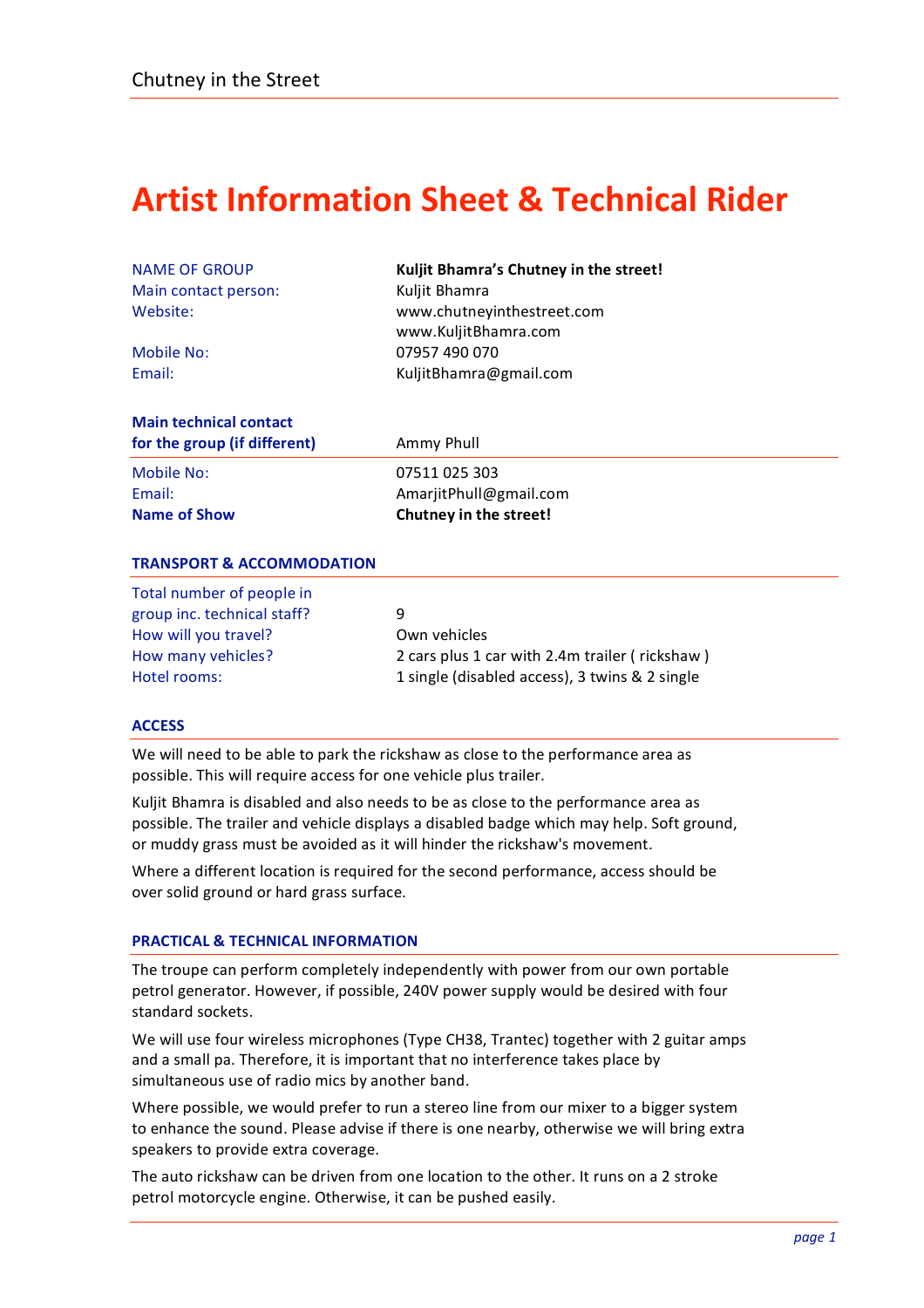Please advise if petrol (rickshaw & generator) is permitted on site.

# **TYPE
OF
SHOW**

Static
Street
Theatre
performance
with
singing,
dancing
&
audience
participation.

The set up is easily transportable to a different location (if required) for the second set. Ideally suited to same level as audience, rather than stage.

# **DURATION
OF
ACT**

35min
per
performance.
(2
performances
per
day)

### **NUMBER
OF
STEWARDS
REQUIRED**

2 walking in front of the rickshaw during change-over and 2 if very crowded or congested
to
keep
audience
members
at
a
distance.

#### **Surfaces
that
we
can
perform
the
show
on:**

| Grass            | Yes (if hard)                                   |
|------------------|-------------------------------------------------|
| Flat paving      | Yes                                             |
| Cobbles or Setts | No - unless fairly even (subject to inspection) |
| On all surfaces  | No                                              |

Generally speaking, we require a clean smooth area where our dancers can perform. Please ensure there is no muddy, cobbled or slippery areas

#### Set + Structure

We have an auto rickshaw around which the performance occurs.

|  |  | <b>Dimensions of Rickshaw</b> |  |
|--|--|-------------------------------|--|
|--|--|-------------------------------|--|

LENGTH:
2.4m WIDTH:
1.2m HEIGHT:
1.8m

#### **Space
required
for
the
show**

Approximately
10m
wide
x
8m
deep

#### **Set
‐
up
time
required**

2
hours
for
first
performance
in
the
day
and
then
30
minutes
for
the
second.

#### **Crew
to
help**

2 persons required to help position the rickshaw and set up barrier or chain fence when not
in
use

#### **Amplification**

The
performance
is
amplified
–
we
have
our
own
system.

But
would
like
to
enhance
with
a
larger
system
if
you
have
one
that
we
can
connect
to.